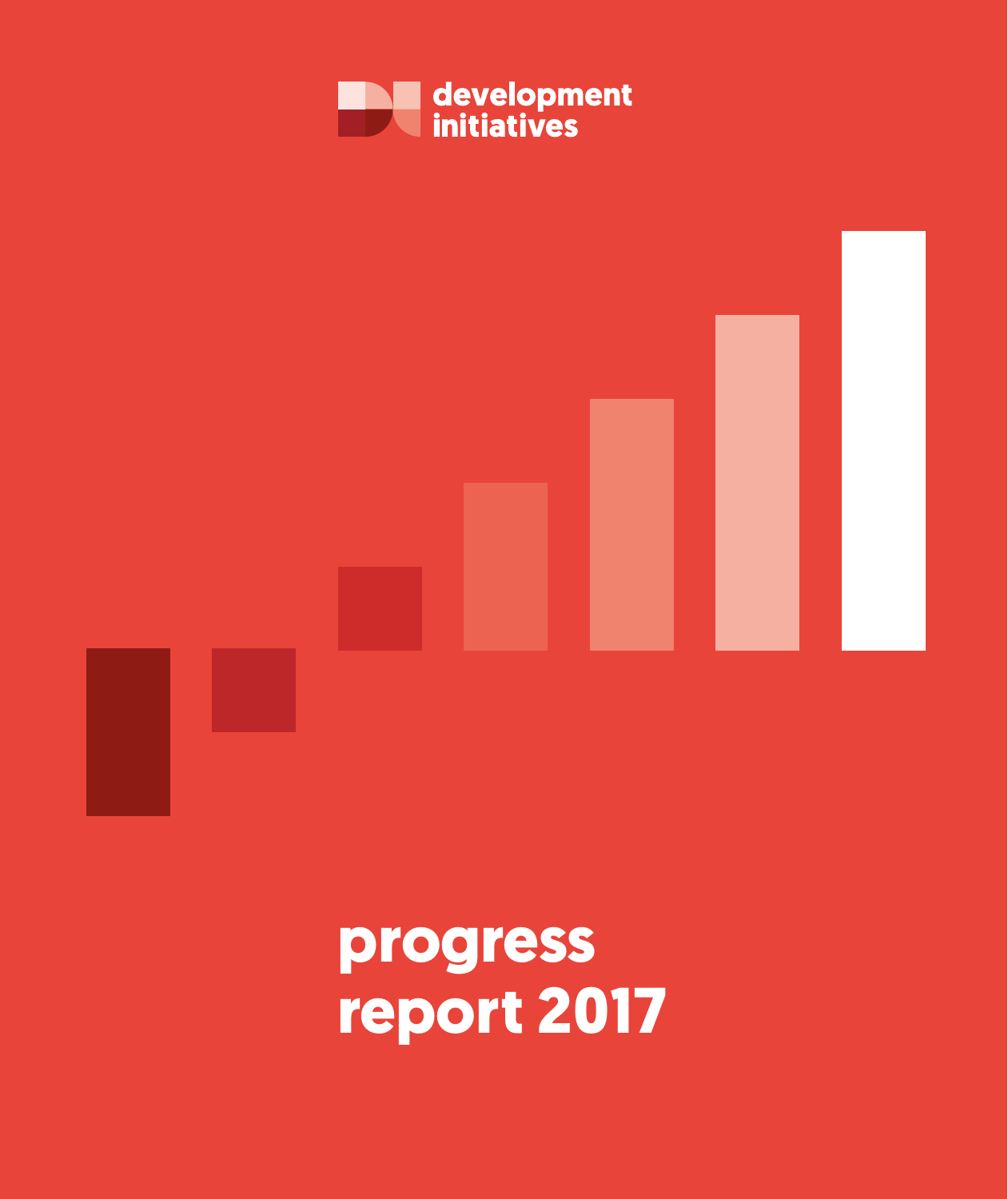## poverty

**Measuring** the progress of people out of poverty

## resources

Investments to end poverty and build resilience



## data use

Improving data use for sustainable development

## <span id="page-1-0"></span>**our vision**

A world without poverty that invests in human security and where everyone shares the benefits of opportunity and growth.

## **our values**

They define the way we work and how we interact with people around us.

| <b>Empowering</b>  | <b>Innovative</b> |  |
|--------------------|-------------------|--|
| <b>Transparent</b> | <b>Agile</b>      |  |
| <b>Impartial</b>   | <b>Quality</b>    |  |

## **our mission**

contents **contents**

To ensure that decisions about the allocation of finance and resources result in an end to poverty, increase the resilience of the world's most vulnerable people, and ensure no one is left behind. We work to make sure these decisions are underpinned by good quality, transparent data and evidence on poverty and resources, and lead to increased accountability and sustainable long-term outcomes.

Image credit: Kelly Ramundo, USAID





**2** progress report 2017 progress report 2017 **3**

**2** DI at a glance

**6** [goals](#page-3-0) **10**

[impact through](#page-5-0)  partnerships

**14**

[our people](#page-7-0)

**4** [forewords](#page-2-0) **8**

[key achievements](#page-4-0)  throughout 2017

**12**

[stories of success](#page-6-0)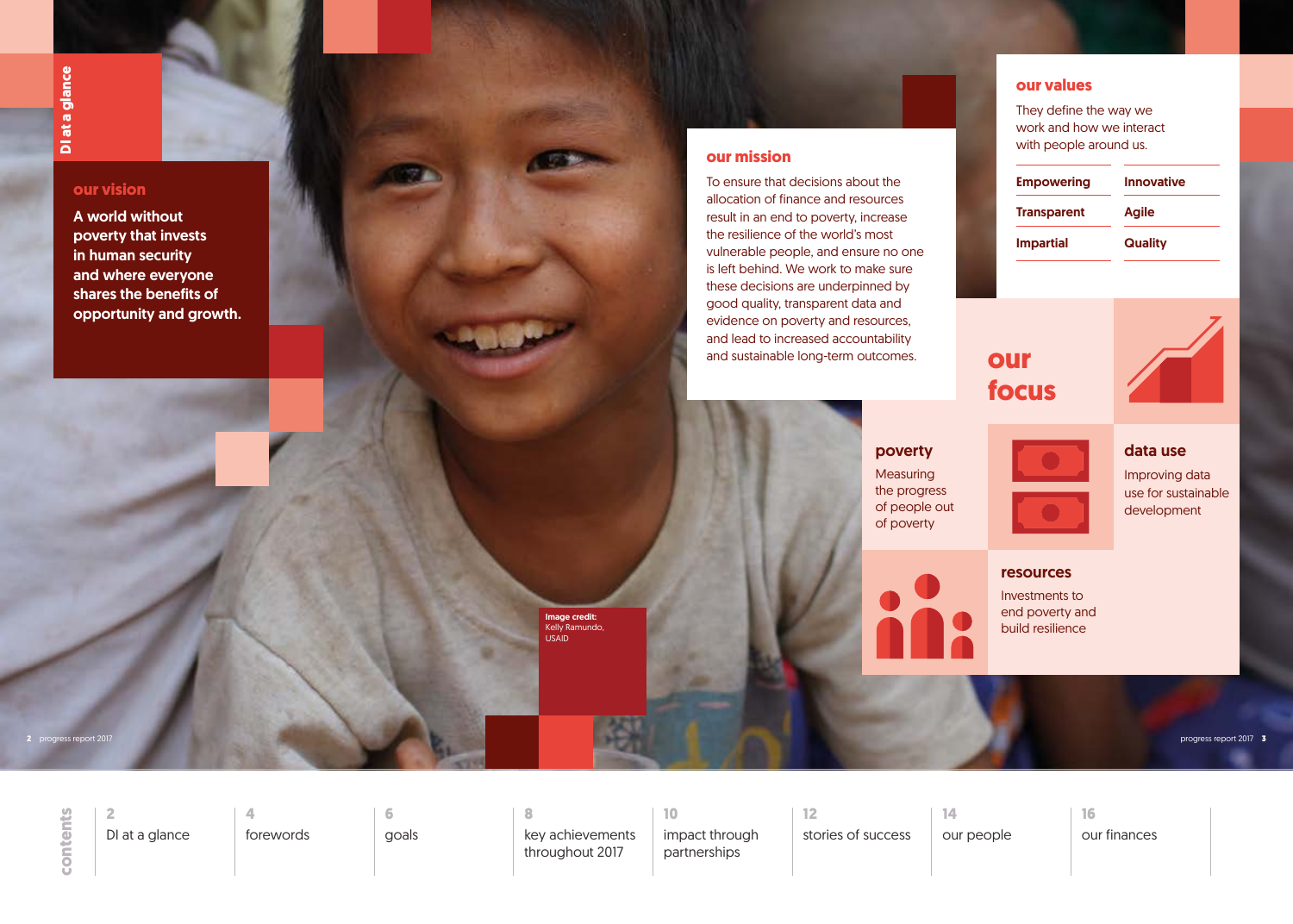2017 was a year of changing geopolitics and global political change. Dramatic events in late 2016 and early 2017 reshaped certain global, regional and national political agendas. Donald Trump became the US President bringing with him withdrawal from the Paris Agreement on climate change and renewed vigour around aid scepticism; the UK voted to leave the European Union and elections across Europe have signalled shifts to the political right in countries such as Austria and Germany. This political shift also played gives renewed momentum and focus for DI's out in their international development priorities. The Middle East continued to be hugely affected by humanitarian crises and complex regional political tensions, and Myanmar and its Rohingya refugee crisis gripped media attention and further challenged the global humanitarian system. Against this backdrop we are reminded that we can never stand still, nor can we simply continue to world's poorest and most vulnerable people. do as we have always done. The changing world we find ourselves in today requires Development Initiatives (DI) to respond by getting the right information to the right people to support them to make challenging decisions informed by data and evidence around international development and respond to humanitarian crises.

2017 was also the second year of implementing the Sustainable Development Goals (SDGs), which conclude in 2030. The SDGs focus the attention of the global development community and domestic governments alike on the importance of data

to support the implementation and monitoring of progress of the SDGs. There is widespread recognition of the importance of increasing disaggregated sub-national data on people to turn the principle of leaving no one behind enshrined in the SDGs into reality. DI's commitment to the SDGs, and our long-term passion for putting data into the hands of those making decisions about resource allocation to improve the lives of the poorest and most vulnerable people globally, work. We will continue to respond to demand by providing objective, rigorous and accessible data, analysis and information to ensure that, despite the changing political climate, the global community delivers on the commitments it has made through the SDGs, at the World Humanitarian Summit and through climate negotiations to some of the

<span id="page-2-0"></span>

DI was founded with a purpose – to support efforts to eradicate poverty, reduce vulnerability and ensure everyone is included in prosperity and growth. Everything we do is driven by this. I ask my staff to always be impatient for change and think about how everything they do will contribute to that. In 2016 we established a new strategy based on our theory of change. This meant a new way of working for DI with a greater focus on evidencing our impact. 2017 was really about putting that strategy into practice and pushing DI out of its comfort zone to tackle new challenges presented by the world, using data and evidence to do so.

Data and evidence alone will not achieve the progress we are aspiring towards. However, they have an important role to play if used well.

**DI contributed data-informed analysis to a number of policy discussions, helping to shape their direction. Some key things stand out for me in 2017:**

**1.** DI launched a baseline report to better understand where the poorest 20% of people were in 2017 so that we could annually assess their progress against three lead indicators: how is their income increasing; are they better fed; and are the births of their children being registered?

**2.** We launched country spotlights in Kenya and Uganda. These are online tools to make national and local level country data easy to access and use, as well as publish analysis on how pro-poor

the national budget is and how spending could be improved to be more responsive to tackling poverty in the country.

**3.** We enhanced understanding of public–private finance in the mix of all resources, allowing us to contribute to work led by the OECD DAC to improve transparency and accountability in the area of blended finance, where public resources are being used to leverage more private resources to achieve development outcomes.

**4.** We also worked hard to establish the importance of interoperability on the global agenda so that data sets can be used together to fill gaps in our knowledge on poverty and resources.

**5.** DI continues to be a strong contributor to the humanitarian community, working with it to achieve the Grand Bargain commitment on transparency and continue to provide annual information on financing to inform decisionmakers at the global level.

DI's achievements are many and the purpose of this report is to showcase the best of what we achieved in 2017. Crucially, we feel it is also important to highlight that none of this work would be possible without the numerous partners we work with from the global to the local level. It is their openness, ideas and mutual dedication to fostering collaboration that enables us to make important advances towards the aims we share with many.

## A message from the DI Board

Image credit:



**Executive** Director, Harpinder **Collacott** 

**2** [DI at a glance](#page-1-0) **6**

[goals](#page-3-0)

**10**

[impact through](#page-5-0)  partnerships

**14**

[our people](#page-7-0)

**4** forewords **8**

[key achievements](#page-4-0)  throughout 2017

**12**

[stories of success](#page-6-0)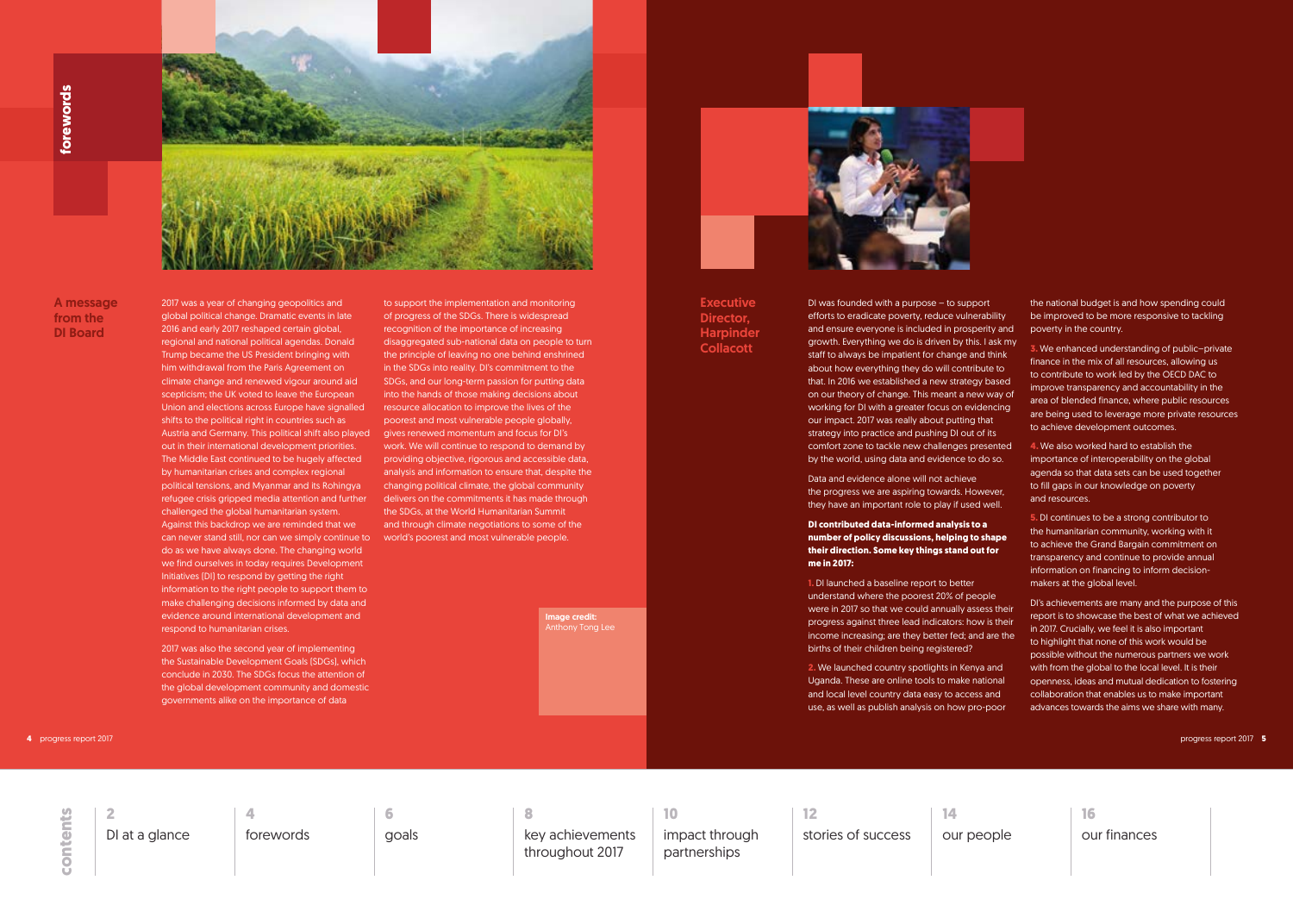To make a substantial contribution to the increased quality, availability



and use of data and evidence resulting in better targeting of key resources to improve the poorest and most vulnerable people's lives.



<span id="page-3-0"></span>**goals**

**2020 goal**

**2017** 

**objectives**

objectives

Image credit: SarahTz

**Raise awareness** of the importance of improving the quantity and quality of disaggregated data on people with a primary focus on gender, age, disability, income and geography.

We use a 'dimensions of change' framework to guide our strategic direction and to support critical reflection on our contribution to change. We have used this framework to establish areas of change that we believe are essential for us to deliver our mission. This framework links together our long and medium-term aims, annual goals and project outputs to ensure the work we do is making the best possible contribution to driving real change.

Increase focus on monitoring the progress of the poorest 20% of people globally and nationally to ensure no one is left behind in efforts to achieve the SDGs.

## **Poverty**

Support humanitarian stakeholders to meet their commitments to improve transparency and produce analysis on existing financing data to facilitate decision-making on humanitarian response.

 $\blacksquare$  Improve the quality of International Aid Transparency Initiative (IATI) data, increase the number of publishers, and upgrade the IATI Standard.



Drive commitments and action towards better data interoperability to improve the accessibility and usability of data for decision-making and accountability.

**Facilitate decision**making and advocacy efforts of nationallevel stakeholders through improved access and ability to use relevant data.

**Resources** Contribute evidence on the use of blended finance for development to advance the policy debate, and encourage action that ensures public and private finance works better to meet the needs of the poorest people.

#### **Data use**

**6** progress report 2017 progress report 2017 **7**

**2** [DI at a glance](#page-1-0) **6** goals **10**

[impact through](#page-5-0)  partnerships

**14**

[our people](#page-7-0)

**4** [forewords](#page-2-0)

**8** [key achievements](#page-4-0)  throughout 2017

**12**

[stories of success](#page-6-0)

**16**

[our finances](#page-8-0)

**contents**

contents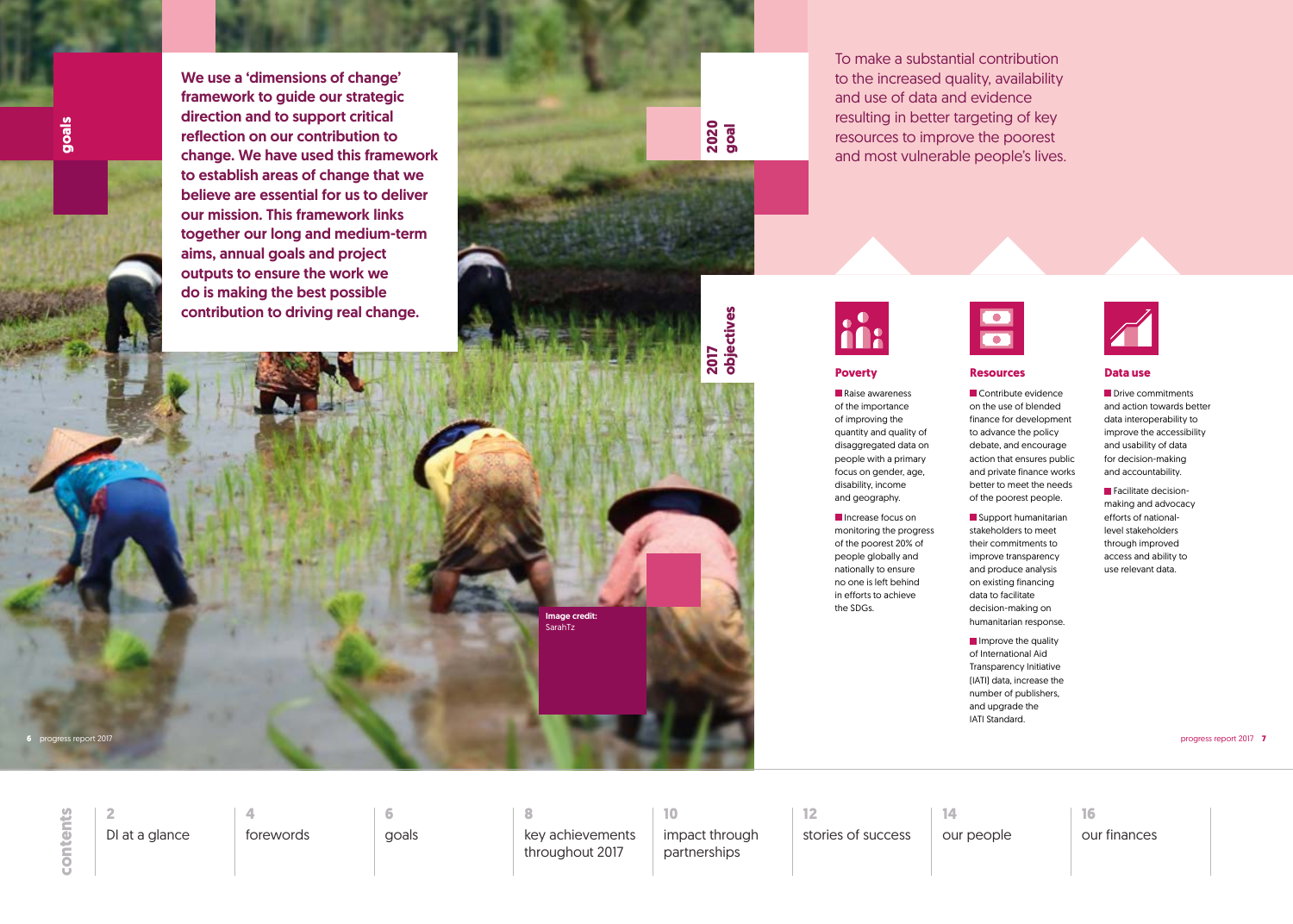**Tom Beloe, Governance, Climate Change** Finance and Development Effectiveness Advisor, UNDP

contents **contents**

DI has provided UNDP's Asia-Pacific Development Effectiveness Facility with excellent support on a number of projects since 2014 which have supported local governments to understand and develop clearer strategies for managing policy toward all types of finance for sustainable development. [...] Their professionalism, experience and skills are exemplar, they were quick to turnaround complex reports and brought a great deal of insight and technical expertise to this work.

<span id="page-4-0"></span>

**8** progress report 2017 progress report 2017 **9**

**2** [DI at a glance](#page-1-0) **6** [goals](#page-3-0) **10** [impact through](#page-5-0) 

partnerships

**14**

DEC USE USE

DEC

blended finance **Internal Identified** 'five frontiers' for [data interoperability](http://devinit.org/post/whats-next-data-interoperability/)  [policy'](http://devinit.org/post/whats-next-data-interoperability/) following our work to establish the Interoperable Data **Collaborative** 

[our people](#page-7-0)

**4** [forewords](#page-2-0) **8**

key achievements throughout 2017

**12**

[stories of success](#page-6-0)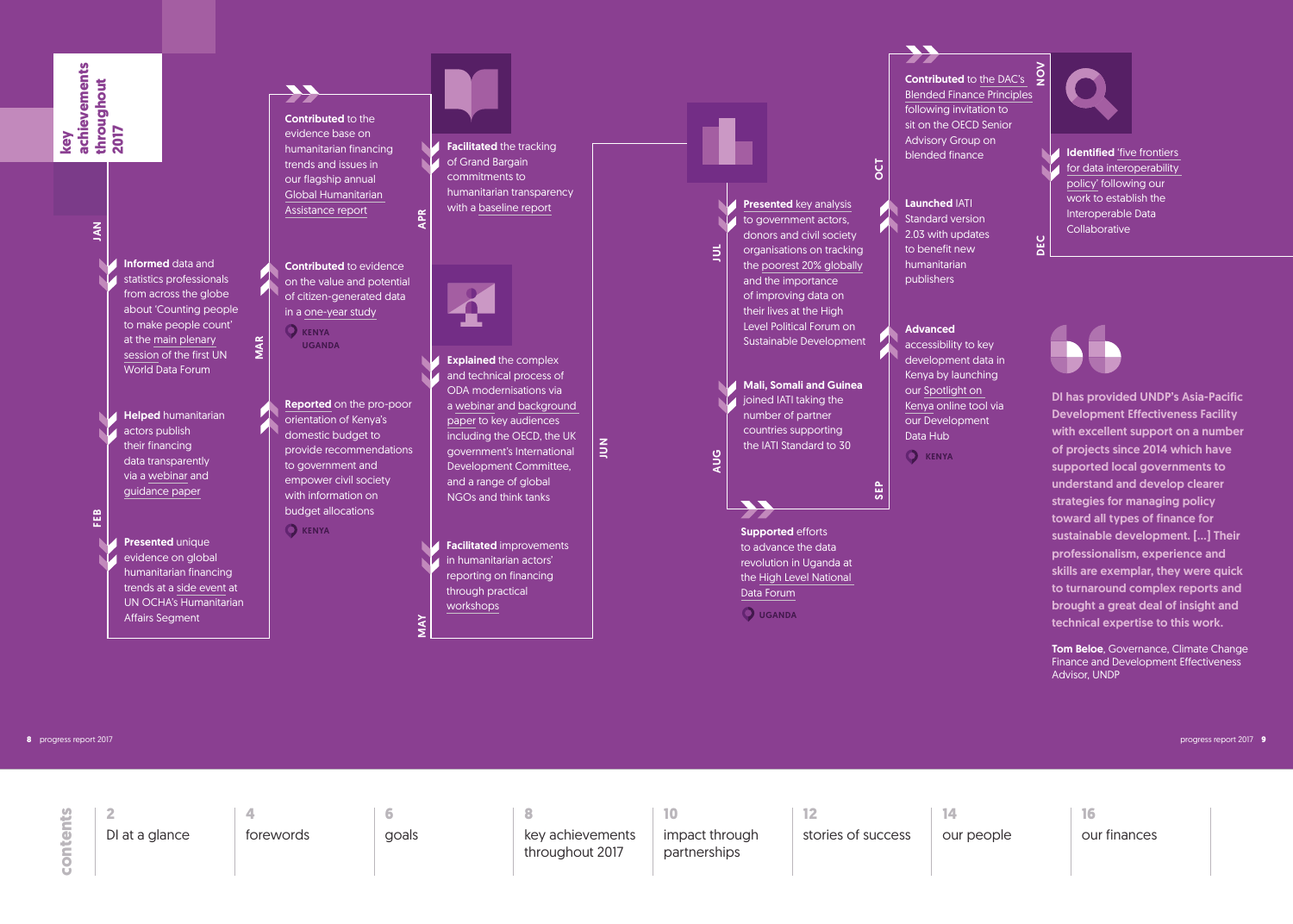Working in partnerships and collaborating with others to achieve shared goals is core to how we work. Partnerships help us drive greater impact by facilitating wider reach and providing complementary skills and knowledge. In 2017 [we were](http://devinit.org/working-with-us/partnerships/)  part of 8 [partnerships and delivered](http://devinit.org/working-with-us/partnerships/)  [work with 16 partners.](http://devinit.org/working-with-us/partnerships/) Here are some examples of impact we have delivered through our partnerships at global and national levels.

Empowering local actors to use data for better development outcomes

Our joint programme with [The Asia Foundation](https://asiafoundation.org/) in Nepal got under way in 2017.

Early on in its operation, it supported a [film](file:///C:/Users/harpinderc/AppData/Local/Microsoft/Windows/Temporary Internet Files/Content.Outlook/66UQ4SV2/-%09Reported on the pro-poor orientation of Uganda’s domestic budget (Uganda))  [series](file:///C:/Users/harpinderc/AppData/Local/Microsoft/Windows/Temporary Internet Files/Content.Outlook/66UQ4SV2/-%09Reported on the pro-poor orientation of Uganda’s domestic budget (Uganda)) to demonstrate how data can be used to demystify Nepal's development across a number of areas including poverty and inequality, and an open data [awareness program](http://odap.oknp.org/) aimed at Nepal's future decision-makers. As part of the programme agenda, the first [innovation fund on open data](http://opennepal.net/blog/new-open-data-innovation-fund-nepal-apply-now) has also been launched for Nepali organisations to overcome data challenges in development.

**O** NEPAL

<span id="page-5-0"></span>**impact through partnerships**

**10** progress report 2017 progress report 2017 **11**

Image credit: Data for Development in Nepal Program

#### **Joined-up Data Standards, in partnership with Publish What You Fund**

Through our [project](http://juds.joinedupdata.org/) on joined-up data, which commenced in 2015, we helped establish data interoperability as a critical component of the global data agenda when it previously had little traction among key stakeholders. Most notably it now features in the [Addis Ababa Action Agenda](http://www.un.org/esa/ffd/ffd3/press-release/countries-reach-historic-agreement.html), the [International Open Data Charter,](https://opendatacharter.net/) and the [Global Action Plan for Sustainable Development](https://unstats.un.org/sdgs/hlg/Cape-Town-Global-Action-Plan/)  [Data.](https://unstats.un.org/sdgs/hlg/Cape-Town-Global-Action-Plan/) In 2017, the final year of this project, the [Data Collaborative](http://www.data4sdgs.org/index.php/initiatives/interoperability-data-collaborative) was established. This is led by the United Nations Statistical Division and Global Partnership for Sustainable Development Data and was a key achievement resulting from our collaborative efforts to advance data interoperability.

**GLOBAL** 

contents **contents**

Supporting Uganda's Bureau of

# Statistics at their National Data Forum Through our work on improving quality, usability

and access to data in Uganda, in 2017 our reputation opened up the opportunity to partner with the Uganda Bureau of Statistics alongside other important data stakeholders to support the organisation of their [High Level National Data](http://devinit.org/post/high-level-national-data-forum-uganda/)  [Forum.](http://devinit.org/post/high-level-national-data-forum-uganda/) This important forum convened 300 data producers and users across government, bilateral and multilateral donors, civil society, academia and the media – with the goal of charting the realisation of a national Data Revolution for Sustainable Development. We shared experiences, fostered collaboration and learned about how we can harness emerging technologies for data and statistical development in Uganda. In addition to supporting the creation of official conference documentation, four of our experts featured in key events during the forum, including speaking at the opening plenary and facilitating a masterclass on data scraping.

**UGANDA**

**2**

[DI at a glance](#page-1-0)

**6** [goals](#page-3-0) **10**

impact through partnerships

**14**

[our people](#page-7-0)

**4** [forewords](#page-2-0)

**8** [key achievements](#page-4-0)  throughout 2017

**12**

[stories of success](#page-6-0)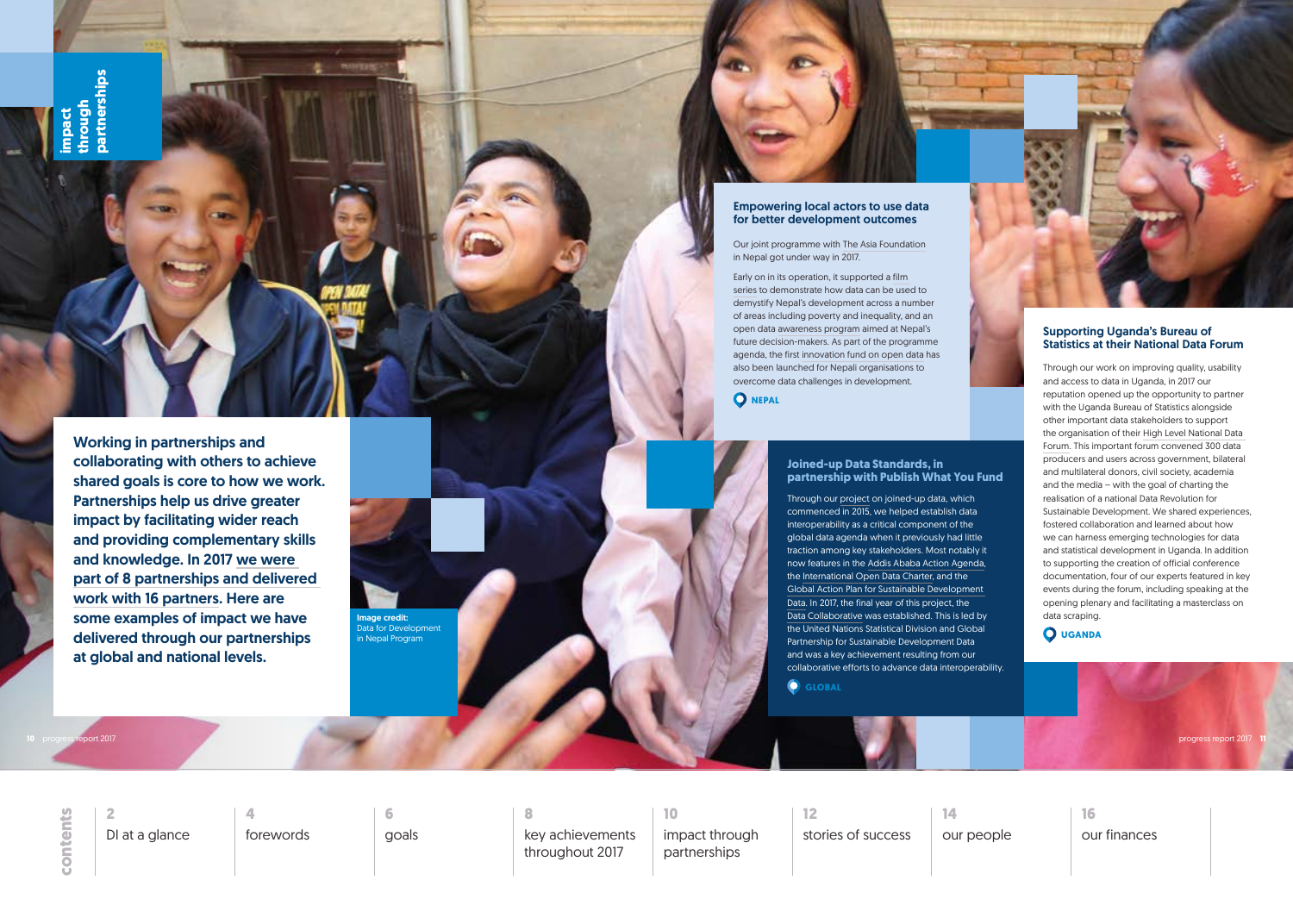### **Demonstrating the importance of disaggregated data to leave no one behind**

We founded [The Leave No One Behind Partnership](https://action4sd.org/leavenoonebehind/) alongside Civicus and Project Everyone in 2016 with the aim of helping catalyse global efforts to prioritise the poorest and most marginalised people globally. In 2017 we provided new analysis on who is at risk of being left behind, why and where, and shone a spotlight on the most marginalised groups whose progress we must monitor to ensure they are sharing the benefits of growth. This took the shape of a range of poverty briefings to support national dialogues in 29 countries led by our partner, CIVICUS, and the publication of our [baseline report](http://devinit.org/post/p20-initiative-data-to-leave-no-one-behind/) on the status of the poorest 20% of people globally – the P20. We were proud to provide key insights on those most at risk of being left behind for multiple events during the United Nations' [High Level Political Forum on](https://sustainabledevelopment.un.org/hlpf)  [Sustainable Development](https://sustainabledevelopment.un.org/hlpf). Our evidence was also presented at the first [UN World Data Forum,](https://undataforum.org/) at which we co-organised a high level opening plenary [making the case](https://undataforum.org/WorldDataForum/counting-people-to-make-people-count/) for improving disaggregated data and civil registration and vital statistics.

### **Meeting the Grand Bargain commitment to improve transparency of humanitarian financing**

In 2017 we made significant progress in supporting the [Grand Bargain transparency](https://interagencystandingcommittee.org/greater-transparency)  [workstream](https://interagencystandingcommittee.org/greater-transparency) – co-convened by the Netherlands and the World Bank to improve humanitarian transparency. We produced [a paper](http://devinit.org/post/an-introduction-to-iati-for-humanitarian-actors/) and held a series of workshops to introduce humanitarian actors to the IATI; produced a [baseline report](http://devinit.org/post/baseline-report-implementing-and-monitoring-the-grand-bargain-commitment-on-transparency/) to kick-off the monitoring of Grand Bargain signatories' on publishing humanitarian data to IATI; and created an [online dashboard](http://46.101.46.6/dashboard) to track their progress in real time.

## **Country-level and regional research on financing the SDGs in Southeast Asian Nations**

In 2017 we carried out a rewarding consultancy project for the Asia Pacific Development Effectiveness Facility, UNDP. This work was to support the Association of Southeast Asian Nations (ASEAN) in attracting and effectively managing different sources of finance for sustainable development goals; bolster the ASEAN Vision 2015 priority of reducing the development gap between ASEAN countries; and support China in its efforts to further its relationship with ASEAN. We helped provide data, analysis and evidence to enable production of country papers for the 10 member states of ASEAN and wrote [a regional report](http://www.asia-pacific.undp.org/content/dam/rbap/docs/meetTheSDGs/Achieving the Sustainable Development Goals in the Era of the AAAA - DFAs as a tool for Linking Finance with Results.pdf), which was launched at the [ASEAN-China-UNDP](http://asean.org/asean-china-undp-symposium-to-focus-on-financing-implementation-of-sdgs-in-asean/) Symposium.

**Blended finance**



contents **contents**

Following our work in 2016 to shed light on the potential of blended finance for development, we were invited to contribute to a number of processes in 2017 on ensuring the effective use of public–private finance. We became a member of the OECD Blended Finance Senior Advisory Group. As a member of this group we participated in the creation of new principles for blended finance, and influenced the DAC's Blended Finance Principles, strengthening focus on key elements such as transparency and development effectiveness. Additionally, we inputted into the 2017 Financing the UN Development System Report, providing a guest piece on blended finance in fragile contexts. This came about as a result of our earlier research on blended finance. It formed the basis for future collaboration on the topic and we were approached by the UN Development Cooperation Forum for potential collaboration looking at blended finance in less developed countries.

## **Opening up data to support government and non-state planners at the sub-national level in Kenya**

We launched the [Spotlight on Kenya](http://data.devinit.org/spotlight-on-kenya) on our Development Data Hub in November 2017, first in Nairobi and then for sub-national actors in Elgeyo Marakwet County. Government, civil society, academia, media, development partners and think tanks were involved. This online tool hosts comprehensive datasets on Kenya's financial resource flows at the county level, alongside indicators on poverty, population, education, health, water, hygiene and sanitation. It highlights, geographically, sector performance and financial resources, and explores whether resources are allocated according to need. As a technical partner to a range of national and sub-national partners, DI supported them to access, analyse and use the data, which included new disaggregated datasets. Subsequently, we were requested to input into the drafting of Elgeyo Marakwet County's five-year Integrated Development Plan (2018–2022), supporting with data analysis and advising on their monitoring and evaluation framework. This work also helped us to play a crucial role in the development of the [civil](http://sdgkenyaforum.org/2017/07/15/voluntary-national-review-vnr-of-progress-on-sdgs-in-kenya/)  [society supplement to Kenya's Voluntary National](http://sdgkenyaforum.org/2017/07/15/voluntary-national-review-vnr-of-progress-on-sdgs-in-kenya/)  [Review \(VNR\),](http://sdgkenyaforum.org/2017/07/15/voluntary-national-review-vnr-of-progress-on-sdgs-in-kenya/) annexed into [Kenya's national review](https://sustainabledevelopment.un.org/content/documents/15689Kenya.pdf) presented at the 2017 High-level Political Forum on Sustainable Development.

<span id="page-6-0"></span>For each of our areas of focus there are stories that stand out when demonstrating progress and how we have successfully achieved our annual objectives.

**12** progress report 2017 progress report 2017 **13**

Image credit: UK Department for International Development



**2**

[DI at a glance](#page-1-0)

**6** [goals](#page-3-0) **10** [impact through](#page-5-0)  partnerships

**14**

[our people](#page-7-0)

**4** [forewords](#page-2-0) **8**

[key achievements](#page-4-0)  throughout 2017

**12**

stories of success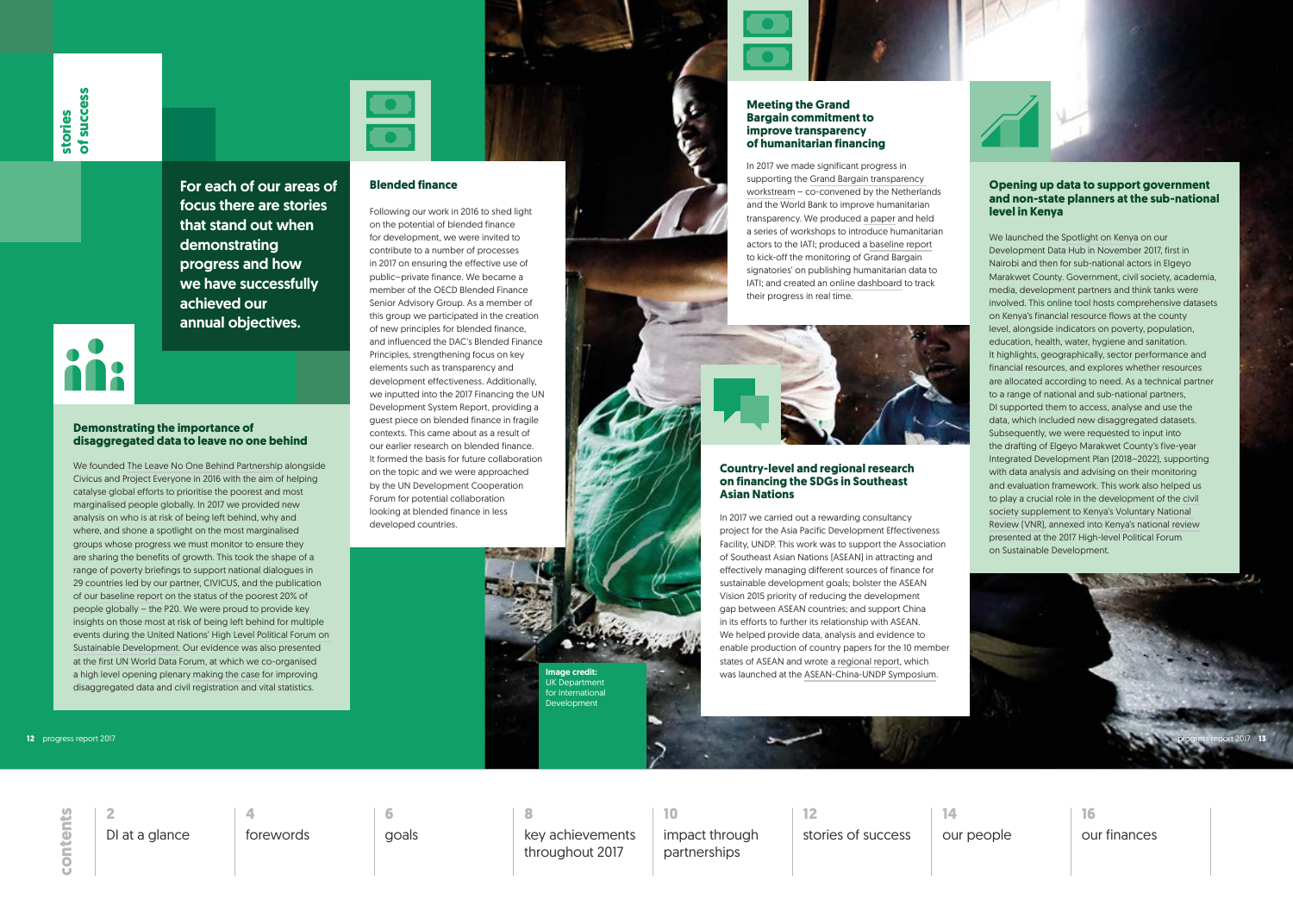## **supporting our staff**

DI is committed to a supportive working culture. We provide apprenticeships and frequently take on interns in whom we invest to build their skills and experience while always paying them the living wage. We also recognise the importance of developing working practices and policies that support work-life balance. This includes enhanced maternity pay, paternity pay and shared parental pay, supporting staff to be able to work from home, allowing flexible working hours and enabling opportunities for part time work. The support we provide our staff has resulted in excellent staff retention.

# **diversity and inclusivity**

At DI we're proud of the diversity of our team, valuing the different skills, experiences and abilities of all individuals. We strive to promote respect and dignity, providing a working environment where everyone feels valued. We are also proud that our working practices support people with caring responsibilities and this is no better reflected than in the fact that the majority of our Senior Management Team are women with young children who can remain active in the work place in senior position due to our flexible polices and approach. In addition to equality and diversity monitoring we ensure all staff undertake training in equality and diversity.

# mage credit: USAID

## **fairness**

We have been a [Living Wage Employer](https://www.livingwage.org.uk/), accredited by the Living Wage Foundation in the UK, since 2013 and apply the same principles to salaries across the world. Interns are paid a minimum of the living wage or equivalent in the country they are based in.

contents **contents**

Since 2013 we have monitored the pay gap (difference in average pay between men and women in the workplace). By June 2016 we had reduced our pay gap by three-quarters and in 2017 we closed the pay gap entirely with a 1.39% mean and –2.28% median pay gap. We are committed to recognising the value and talents of both male and female employees equally.

#### **14** progress report 2017 progress report 2017 **15**

<span id="page-7-0"></span>We recognise that our mission can only be achieved when the people who work at DI are given the right support, resources and opportunities to flourish. We are also committed to promoting equality, diversity and inclusivity because being an ethical company is part of the fabric of our being and integral to our success. Our vision of a world without poverty comes from our core commitment to fairness and a belief that no one should be left behind. This is reflected in our internal policies and working practices.







| a | less than 6 months 3%    |     |
|---|--------------------------|-----|
|   | b 6 months to 1 year 22% |     |
|   | $c$ 1-3 years            | 25% |
|   | $d$ 3-6 years            | 33% |
|   | $e$ 6-10 years           | 14% |
|   | $f$ 10+ years            | 3%  |

**2** [DI at a glance](#page-1-0) **6**

[goals](#page-3-0)

**10**

[impact through](#page-5-0)  partnerships

**14**



our people

**4** [forewords](#page-2-0)

**8** [key achievements](#page-4-0)  throughout 2017

**12**

[stories of success](#page-6-0)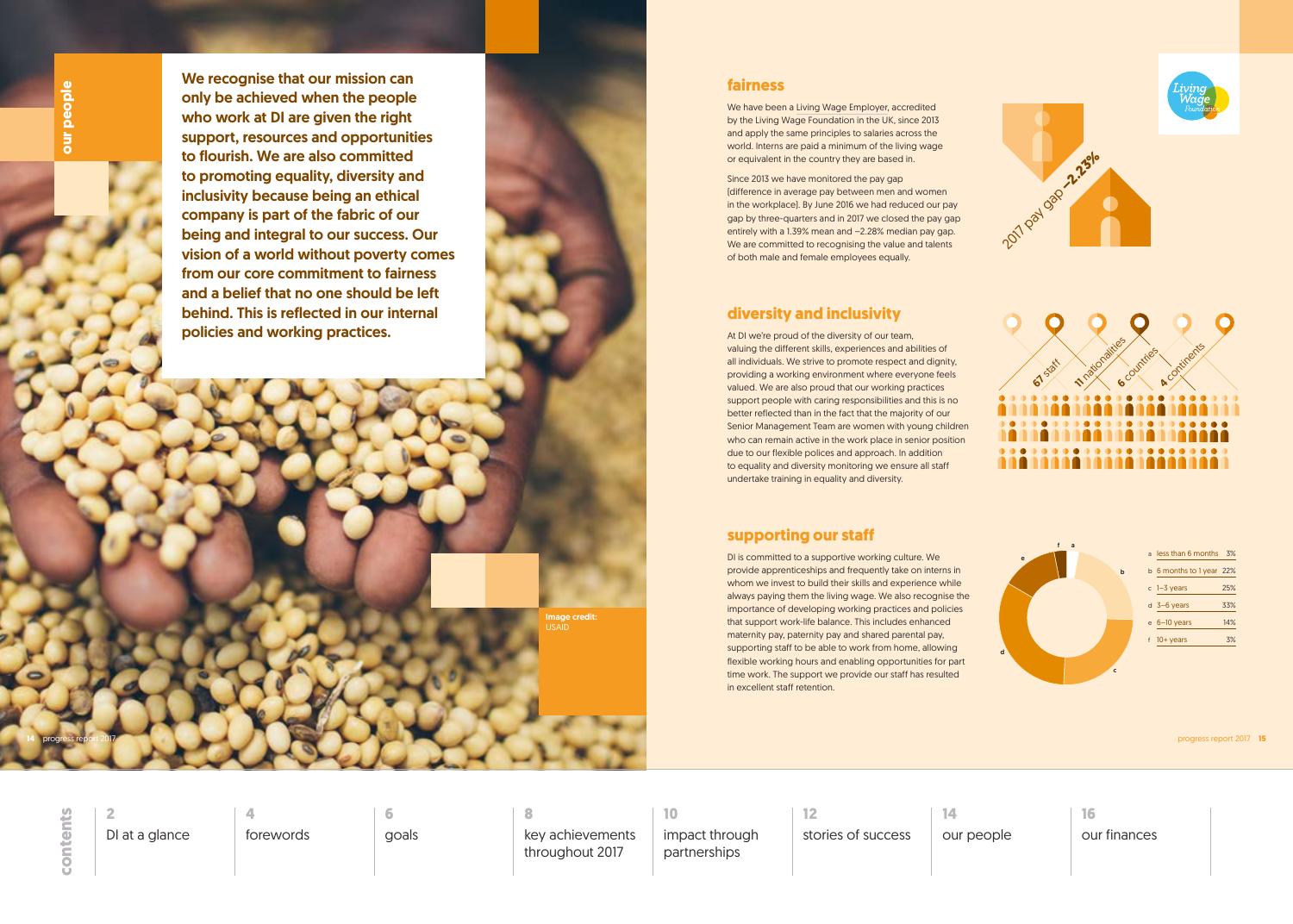<span id="page-8-0"></span>our finances **our finances**

**16** progress report 2017 progress report 2017 **17**

**DIPR funding**

In 2017 we further diversified our funding base and our donor income saw a slight increase. On-going political challenges in the UK also meant DI was impacted by delayed or paused programming and funding schemes of the UK's Department for International Development, which has been a long-term funder of DI.

## **DIPR expenditure**

As a knowledge organisation providing research and analysis, technical support for data production and use, and expertise in data communication, we invest in bringing on board, retaining and developing highly skilled staff. In 2017 this therefore continued to be our highest area of expenditure. There has been a shift this year towards using consultants to facilitate an agile way of working and allow us to be responsive to quick turn-around opportunities where our expertise can add real value. There are notable reductions in spending on travel and communications due to an uncertain financial climate, however we anticipate growth in our communications in 2018 and beyond.

Note: You can download the data on our funding and expenditure from our website at devinit.org/about/finances/



#### **2016** £4.3m

Bill and Melinda Gates Foundation

**Development Initiatives Poverty Research Limited (DIPR)** – a company limited by guarantee (company number 06368740). This is the primary company and the majority of staff are employed by this company. DIPR principally receives grant funding for its work and operates as a not-for-profit. DIPR has a branch office in Kenya, which is registered, and has additional staff based in Uganda and Nepal.



DI operates a US registered charity known as Development Initiatives Poverty Research America Inc (Employer ID No. 30-0914278). This is a separate entity and employs two staff members based in Washington DC, US.

## **2017** £4.2m

Staff costs

DIPR also owns 75% shares in a for-profit entity, which results in unrestricted income from dividends for DIPR. The dividends support DIPR to build reserves and support innovative projects and pilot work.

## **2016** £4.3m



nage credit: Trust for Africa's Orphans (TAO)

contents **contents**



We report our project activities to the [IATI Standard](http://iatistandard.org/). We see this as an essential part of openness and transparency around the work we do. In 2017 we received a top five-star rating from [Transparify](http://www.transparify.org/5-star/), who look at the financial transparency of major think tanks, and our full annual accounts can be downloaded from our website. We strive to continually provide greater transparency on how we work and our finances.

## **DI governance**

## Development Initiatives (DI) consists of:

All entities are considered to be part of DI for operational purposes. All three companies have their own Board and reporting requirements. The majority of the DIPR Board members sit across all three companies.

**2**

[DI at a glance](#page-1-0)

**6** [goals](#page-3-0) **10**

[impact through](#page-5-0)  partnerships

**14**

[our people](#page-7-0)

**4** [forewords](#page-2-0) **8**

[key achievements](#page-4-0)  throughout 2017

**12** [stories of success](#page-6-0) **16**